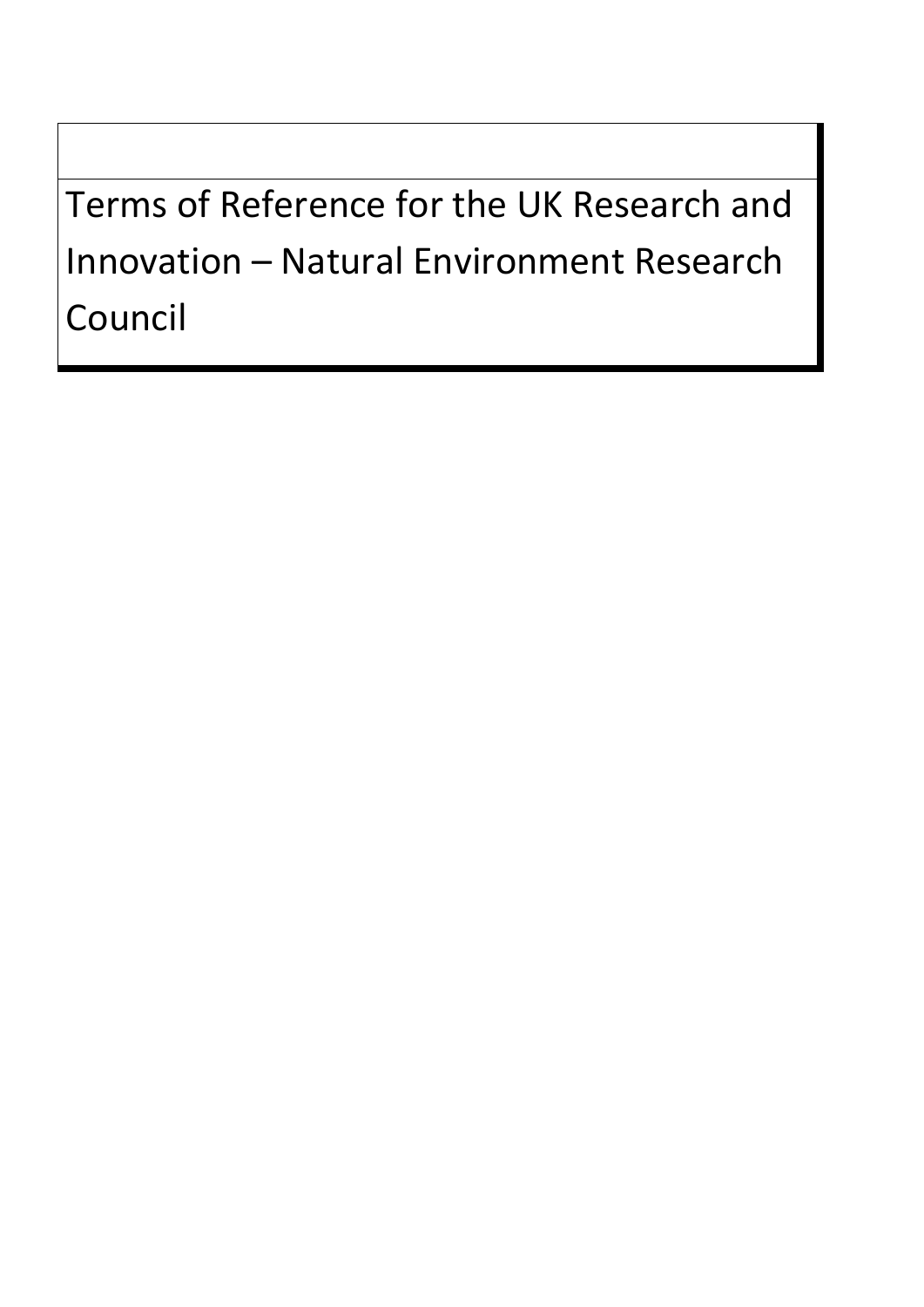# **Table of Contents**

| 2. Delegation of Authority From the UKRI Board to Natural Environment Research |  |
|--------------------------------------------------------------------------------|--|
|                                                                                |  |
|                                                                                |  |
|                                                                                |  |
|                                                                                |  |
|                                                                                |  |
|                                                                                |  |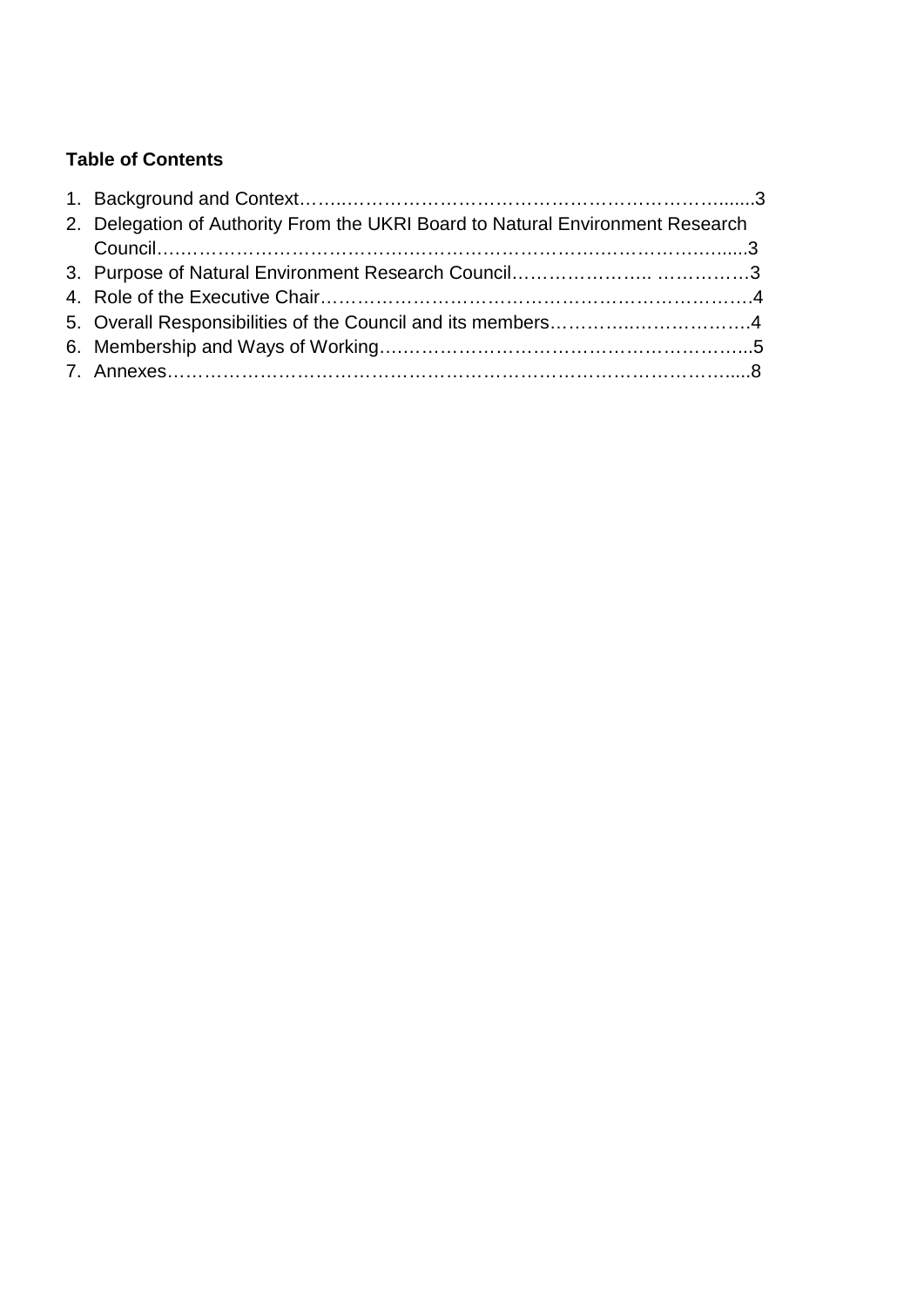## **UKRI Natural Environment Research Council Terms of Reference**

## **1. Background and Context**

The Natural Environment Research Council is a committee of UKRI created under the Higher Education and Research Act 2017 (HERA) alongside eight other committees (henceforth known as Councils). As set out in the Act, the Council consists of an Executive Chair and between five and twelve ordinary members.

### **2. Delegation of authority from the UKRI board to the Council**

The Council's specific role is set out in section 95 of the HER Act 2017. The UKRI board will allocate authority and other necessary resource to enable the Council to carry out its role.

The UKRI Board may choose to delegate additional powers to the Council or its Executive Chair in order to empower it to carry out any additional roles that may be considered necessary.

#### **3. Purpose of the Council**

The UKRI Board is empowered to undertake or delegate a series of eight<sup>[1](#page-2-0)</sup> functions relating to science, research or innovation.

UKRI will apportion these functions to the Council who will have responsibility for making decisions on scientific, research and innovation matters relevant to its area of focus and expertise.

NERC is responsible for covering research into environmental and related sciences. This includes, but is not limited to:

- the leadership of their specific research domain, including prioritisation of budgets and the development of delivery plans;
- ensuring the future supply of skilled researchers and other specialists essential to the sustainability of the UK's research and innovation capacity;
- engaging with their community to develop ideas, raise awareness and disseminate strategic outputs.

The ordinary members of the Council will support and challenge the Executive Chair to ensure effective delivery of his/her responsibilities, and provide advice to the board of UKRI as necessary. For example, this includes supporting the Executive Chair to ensure that decisions are undertaken with the full consideration and management of health and safety implications, and in line with the agreed UKRI Health and Safety Policy.

<span id="page-2-0"></span> $\overline{a}$ <sup>1</sup> UKRI has eight functions as set out in clause 93 of HERA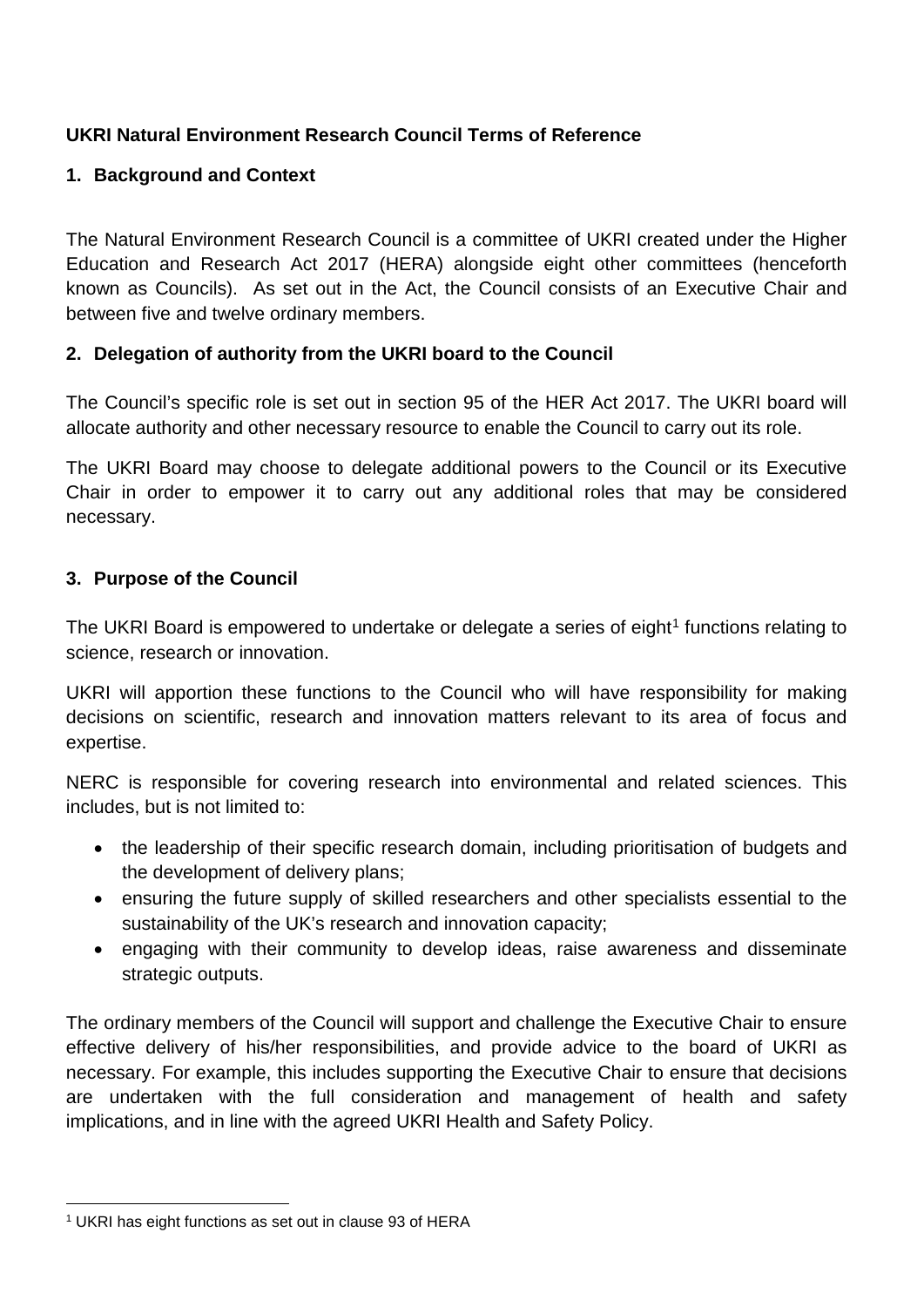The purpose of the Council and its relationship with the Executive Chair and the UKRI Board is further defined by the UKRI Framework Document and other documents defining the governance system (e.g. the scheme of delegation). These terms of reference will be reviewed as and when the framework document or other relevant governance documents are updated.

### **4. Role of the Executive Chair**

The role and responsibilities of the Executive Chair can be found in more detail within the BEIS/UKRI Framework Document. These are set out there as follows:

- Executive Chairs will be responsible for the development and approval of their Council Strategic Delivery Plans, and will be responsible for delivery against the Plans.
- Executive Chairs will also undertake cross-cutting activity on behalf of UK Research and Innovation as a whole, reporting to the Chief Executive.
- Executive Chairs will be delegated authority for managing budgets by the Chief Executive through a system of delegations. As described in section 5.6, the Chief Executive will establish a system of controls and assurance to ensure his or her Accounting Officer responsibilities under *Managing Public Money* are fulfilled.

## **5. Overall Responsibilities of the Council and its Members**

#### **The Council will:**

- i. Support and challenge the Executive Chair to ensure the effective delivery of the Council's mission. In particular:
	- Provide guidance, advice and make recommendations as appropriate on research, knowledge exchange, training and innovation to the Executive Chair and, if required, to the UK Research and Innovation Board. Where relevant this will include ensuring that the UK receives greatest benefit from its involvement in major international programmes.
	- Contribute to the development and implementation of the UKRI Research and Innovation Strategy<sup>2</sup>.
	- Provide leadership in the development and delivery of the Council's Strategic Delivery Plan
	- ii. Prioritise funding distribution between the disciplines within NERC's field of activity.
	- iii. Encourage collaborative working across the UK Research and Innovation Councils, and the wider research innovation and business community<sup>3</sup>, in order to foster strategic relationships.

 $\overline{a}$ <sup>2</sup> Higher Education and Research Act 2017, paragraph 100, sub-paragraph 2a and 4

<span id="page-3-1"></span><span id="page-3-0"></span><sup>&</sup>lt;sup>3</sup> This would naturally include civil society and third sector as appropriate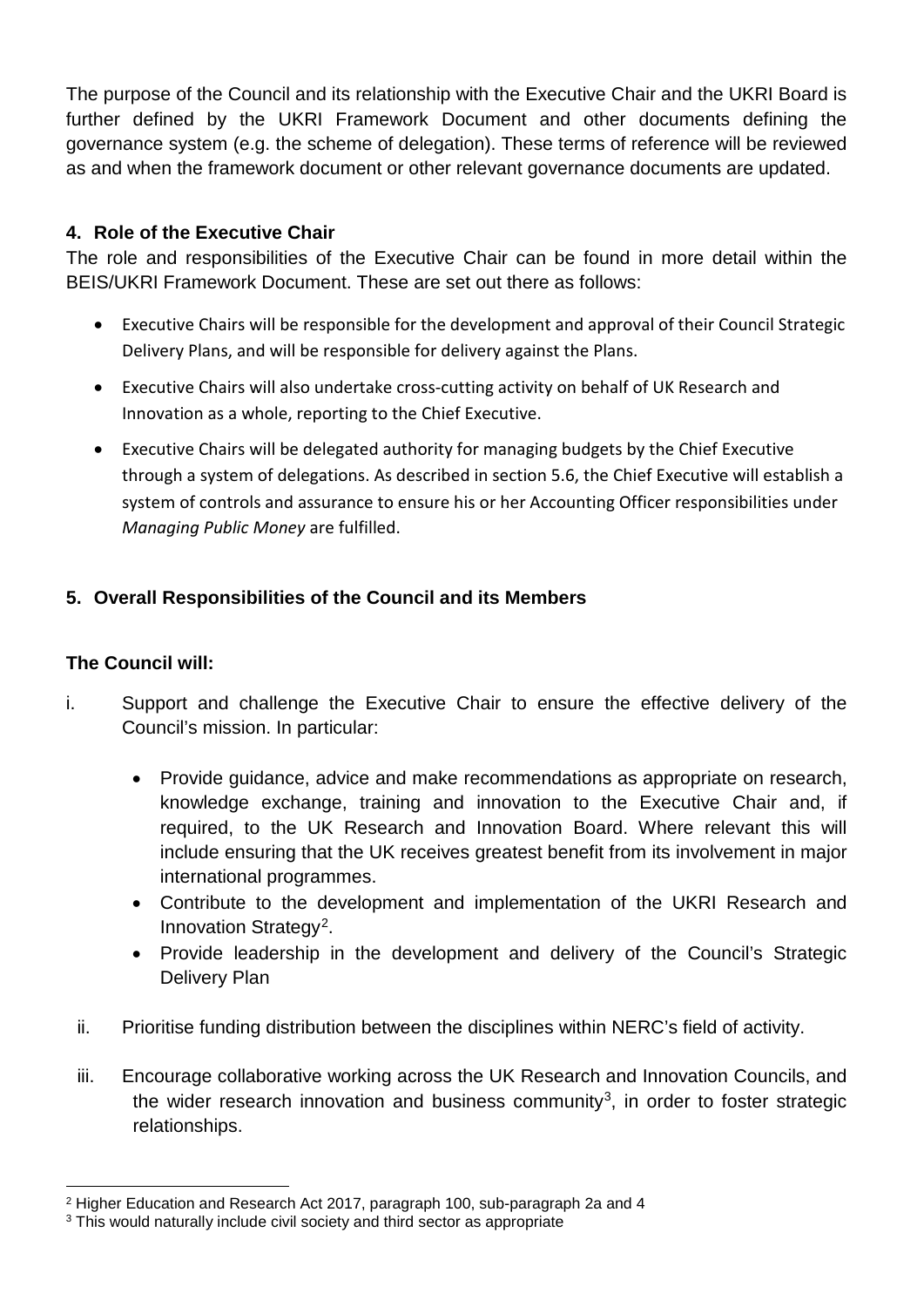iv. Support the Executive Chair in providing assurance, as required by the main UK Research and Innovation Audit, Risk, Assurance and Performance Committee (ARAPC), in relation to land and buildings owned by UK Research and Innovation at NERC strategically funded institutes.

### **6. Membership and Ways of Working**

#### **Membership**

As set out in the Act, the Council consists of an Executive Chair and between five and twelve ordinary members.

The Executive Chair is appointed by the BEIS Secretary of State and is required to both steer and facilitate the business and to lead on the implementation of the decisions and assimilation of advice from the NERC Council.

The ordinary Council members are appointed by the UKRI Board, following consultation with the Executive Chair. Council members have a range of subject matter experience appropriate to the Council's areas of knowledge, research and innovation, or other lay experience of benefit to the Council's wider operations. One of the ordinary members will be appointed as a "Senior Independent Member – SIM" (see annex A for information on the SIM role).

In some cases the Secretary of State may exercise their right to appoint a single ordinary Council member, as specified in HERA**.** 

Civil servants (including but not limited to Chief Scientific Advisors), will not be formal Council members, but would join board meetings in a personal capacity.

All Council members and other invited attendees should uphold the seven principles of public life: selflessness, integrity, objectivity, accountability, openness, honesty and leadership.

#### **Appointment of Members**

The Executive Chair is a Ministerial appointee and terms and conditions are set by the Secretary of State.

If the Secretary of State appoints an ordinary member to Council, they are also a Ministerial appointee and terms and conditions will be set by the Secretary of State.

Ordinary Council members (with the exception of the above) are appointed by the UKRI Board after consultation with the Executive Chair, as set out in HERA. Terms and conditions of the appointments will be set by UKRI.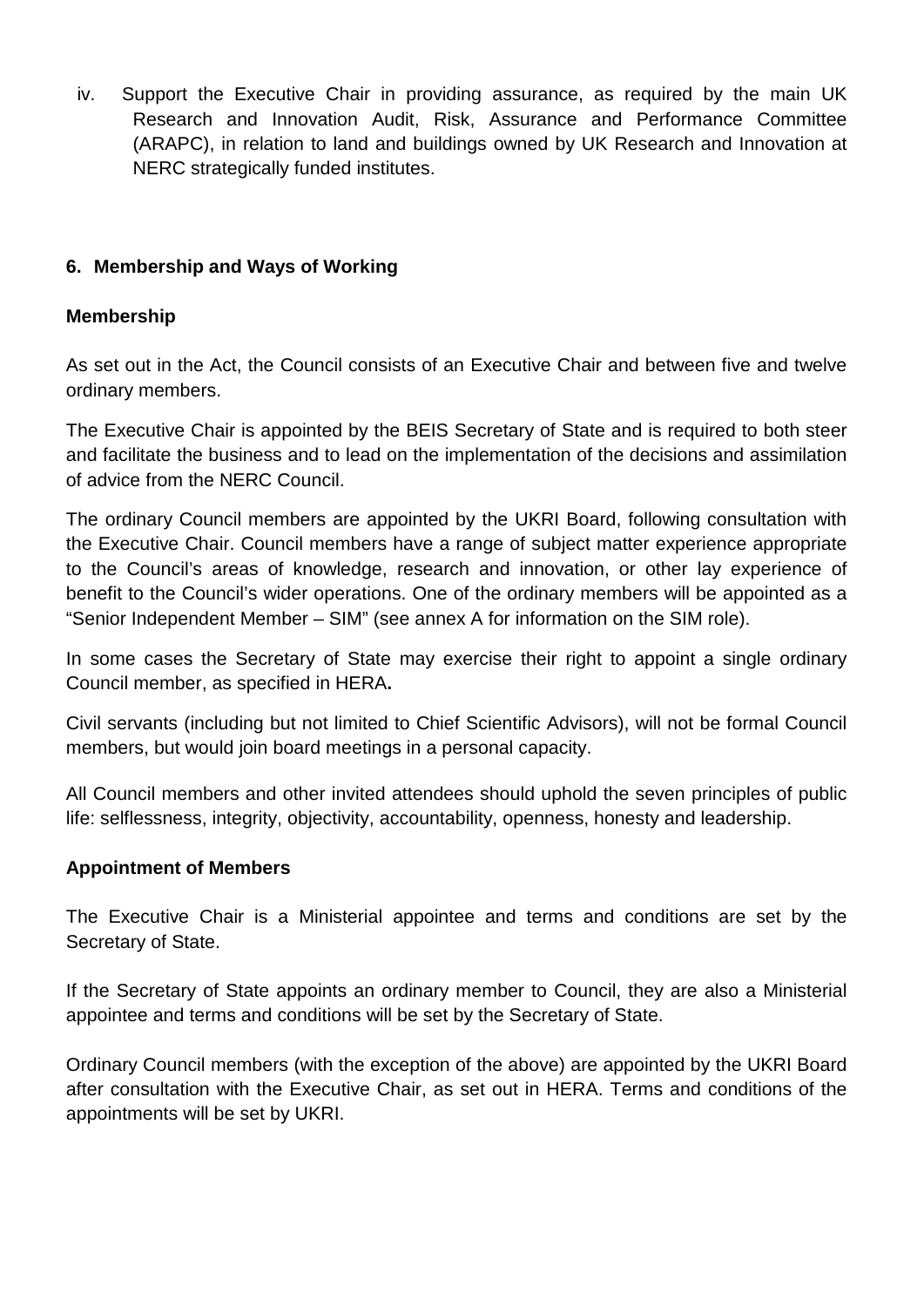A majority of the ordinary members of the Council must not be either members, or employees, of UKRI[4](#page-5-0).

#### **Quoracy**

The quorum for a Council meeting is at least half the number of its members.<sup>5</sup> Members can be deemed to be in attendance via live tele or video conferencing as appropriate.

If a meeting of the Council is not quorate its proceedings would not have any effect (unless there were mitigating circumstances as set out in schedule 9 section 12 of HERA). The meeting would need to be re-scheduled for proceedings to take effect.

#### **Meetings and Attendance**

The Council will report to the UK Research and Innovation Board via the Executive Chair as determined by the Board.

The Council will meet a minimum of four times a year. The Senior Independent Member (or another ordinary Council member):

- may deputise at a Council meeting as determined collectively by the Council, or in the event that the Executive Chair is not able to attend, or must recuse his/herself due to a conflict of interest in relation to a specific item.
- with agreement of the Executive Chair and Council, may take on the role of chair in all council meetings.

The Secretary of State, or a representative of the Secretary of State, is entitled to: attend any meeting of the Council, Council sub-committee or general committee; take part in any deliberations (but not in decisions) at such meetings. The Secretary of State, or a representative of the Secretary of State, should be made aware of all dates of Council meetings and the BEIS UKRI sponsorship should be sent the relevant papers before each meeting if requested.

The Council may establish sub-committees, referred to as a Council sub-committee<sup>[6](#page-5-2)</sup>.

The Council may determine its own procedure and the procedure of any relevant subcommittees[7](#page-5-3).

#### **Appraisal**

The Council should conduct an annual self-assessment of its effectiveness and keep its subcommittees under review. The Council will undertake an independent review of its effectiveness up to every 3 years.

 $\overline{a}$ <sup>4</sup> Higher Education and Research Act 2017, Schedule 9, paragraph 3, sub paragraph 5.

<span id="page-5-1"></span><span id="page-5-0"></span><sup>5</sup> Higher Education and Research Act 2017, Schedule 9, paragraph 11, sub-paragraph 4

<span id="page-5-2"></span><sup>6</sup> Higher Education and Research Act 2017, Schedule 9, paragraph 10, sub-paragraph 4

<span id="page-5-3"></span><sup>7</sup> Higher Education and Research Act 2017, Schedule 9, paragraph 11, sub-paragraph 1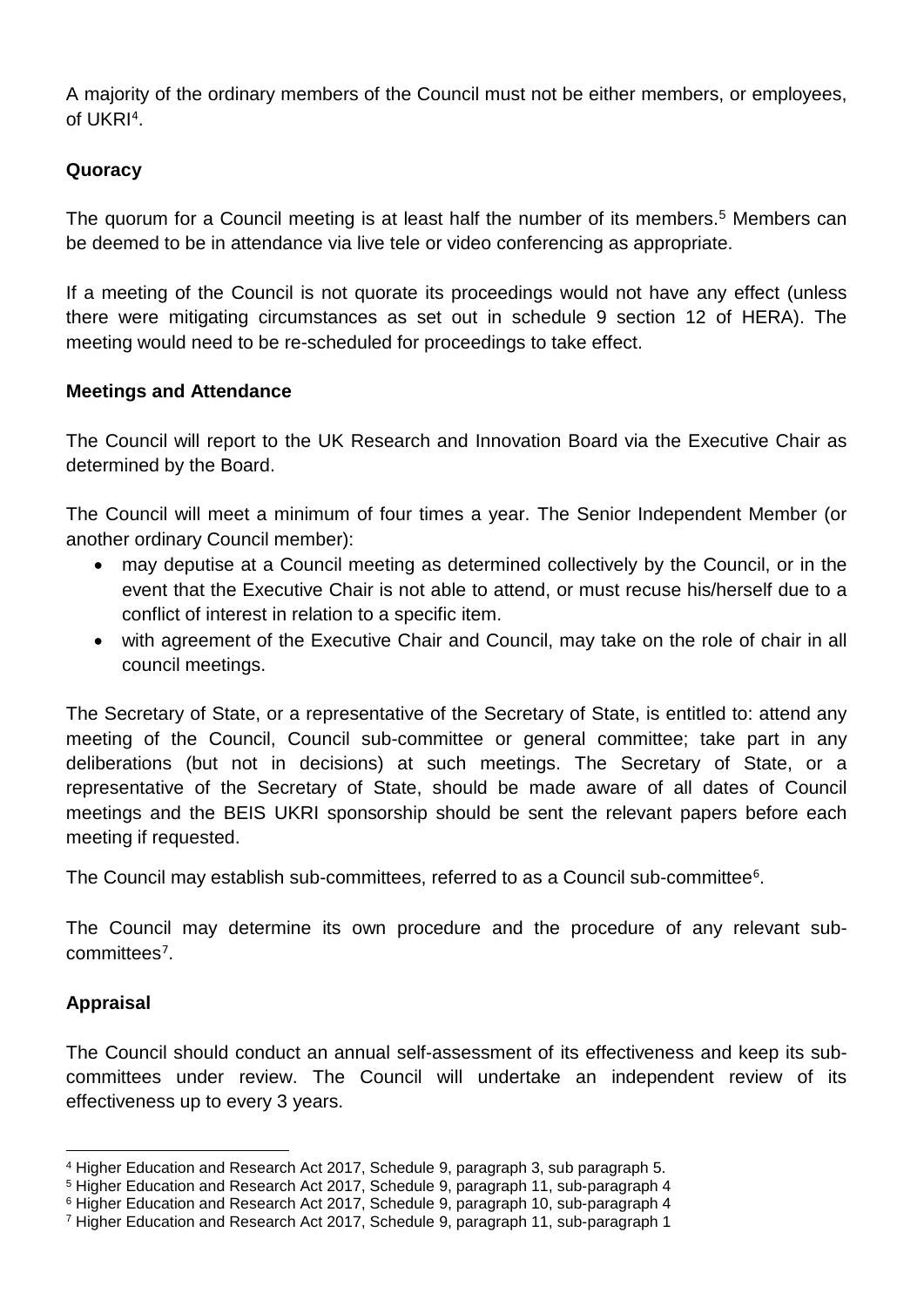It is good practice that ordinary members should have periodic appraisal discussions.

#### **Reporting and Councils Advice to the UKRI Board**

The Council will provide its advice to the UK Research and Innovation Board through:

- The UKRI Board receiving draft Council minutes as standing items and published on the UKRI website once formally approved by each Council.
- Supplementary oral reports at UK Research and Innovation Board meetings, by invitation
- Discussion in the presence of the Executive team, which informs policy development that is ultimately represented in UKRI Board papers.
- The SIM reporting to the UK Research and Innovation CEO or Chair.

#### **Council Secretariat**

The Council will be serviced by a Council secretariat.

#### **Review of Terms of Reference**

This document will be reviewed regularly by the members of the UKRI NERC Council in line with the needs of the UKRI Board, changes to the Council's remit or when documents such as the UKRI Framework document are updated.